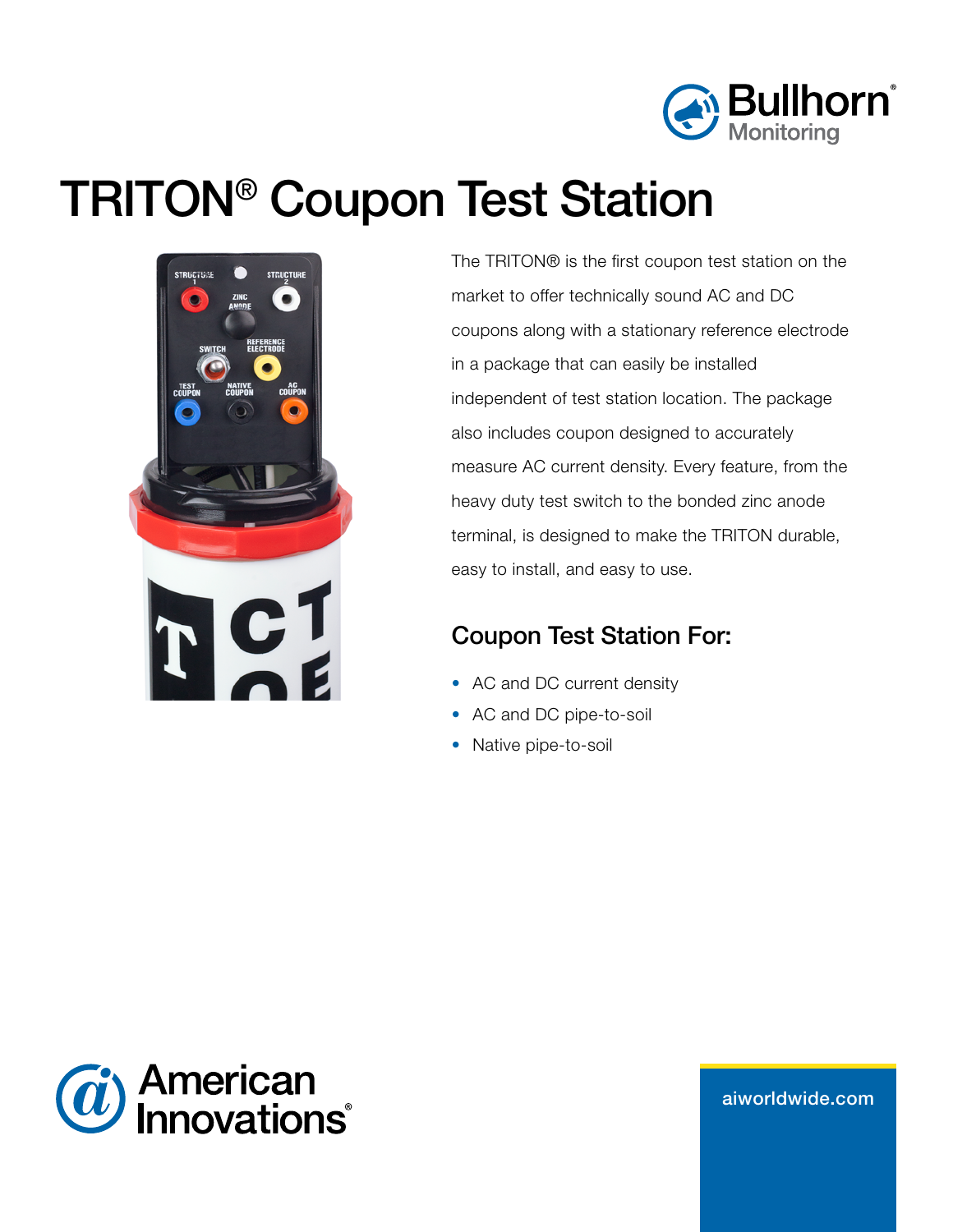# TRITON Coupon Test Station

# Key Benefits

#### Form factor

All measurement-related components are integrated into a single package, making transport, inventory management, and proper installation easy.

#### Ease of installation

The coupon test station includes AC and DC coupons and a reference cell in an integrated package that's simple to install, regardless of where the installation site is located. The primary and secondary pipeline connections are pre-installed.

#### **Accuracy**

The TRITON uses a 1 cm2 AC coupon to represent a relatively small coating holiday. It's important to use a coupon that approximates the size of the holiday so that small measurement errors are not magnified when the current density is calculated. Also, native potential measurements are extremely accurate as the native coupon is never polarized.

The TRITON® coupon test station combines three different coupons and a reference electrode so that all cathodic protection and AC interference measurements can be taken using a single integrated package. The package includes a 100 cm2 "Test" coupon to measure on and instant off potentials, a 100 cm2 "Native" coupon to measure true native potentials, a 1 cm2 AC coupon to accurately determine AC current density and a stationary reference electrode to provide IR free coupon potential measurements.



aiw[orldwide.com](http://aiworldwide.com)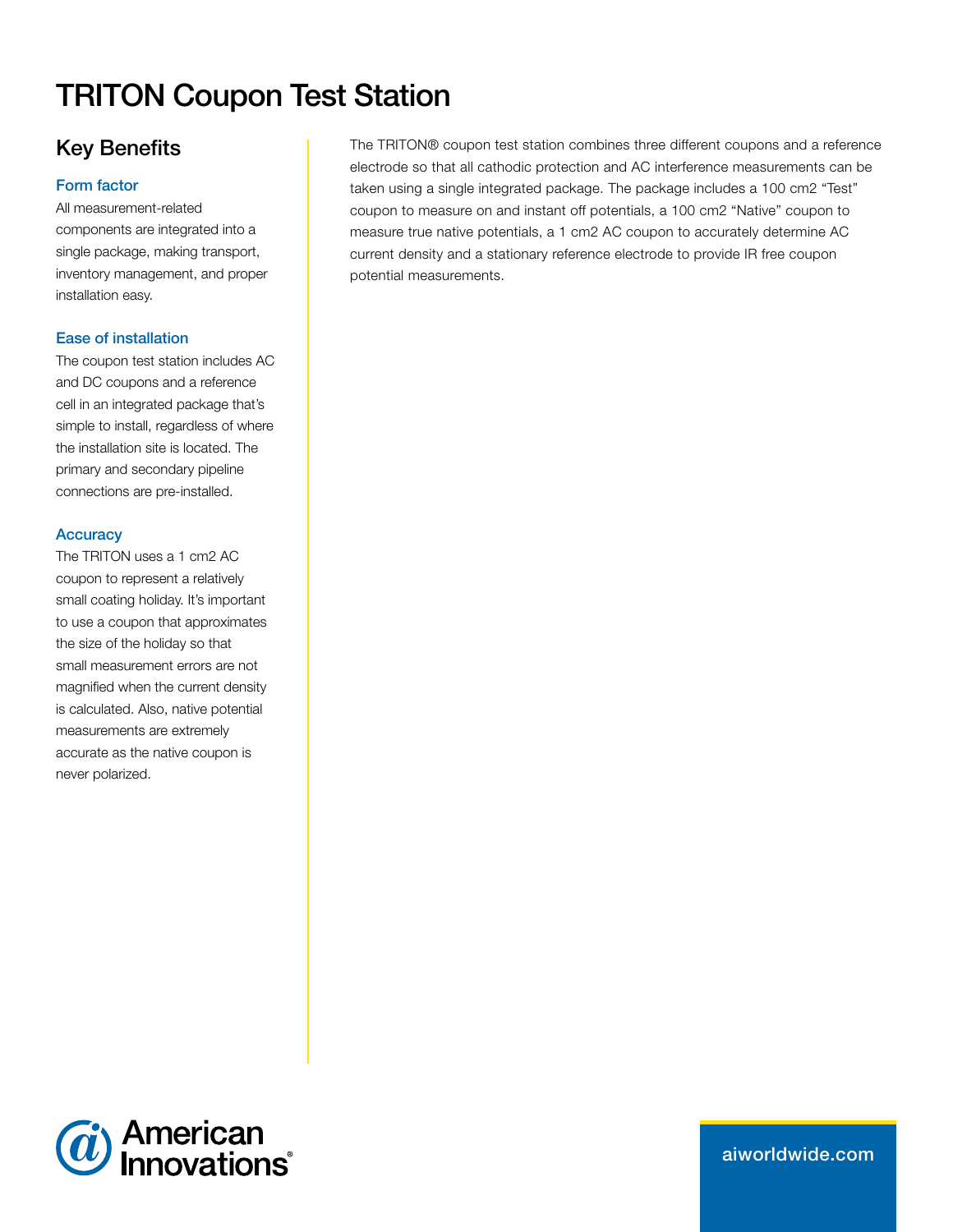# TRITON Coupon Test Station

#### Coupons

| AC Coupon:           | 1 $CM2$                            |
|----------------------|------------------------------------|
| Test Coupon:         | $100 \text{ CM}^2$                 |
| Native Coupon:       | $100 \text{ CM}^2$                 |
| Reference Electrode: | Stationary Copper / Copper Sulfate |

#### Dimensions

| Length:          | 6' 6"  |
|------------------|--------|
| Diameter:        | "ג?    |
| Shipping Weight: | 25 Lbs |

#### Leads

| Structure Primary Lead:             | 30 ft. #6 AWG THHN Oil and Gas<br>Resistant  |
|-------------------------------------|----------------------------------------------|
| <b>Structure Secondary</b><br>Lead: | 30 ft. #10 AWG THHN Oil and Gas<br>Resistant |
| Probe Lead:                         | 30 ft. #16 AWG 5 Conductor                   |



aiw[orldwide.com](http://aiworldwide.com)